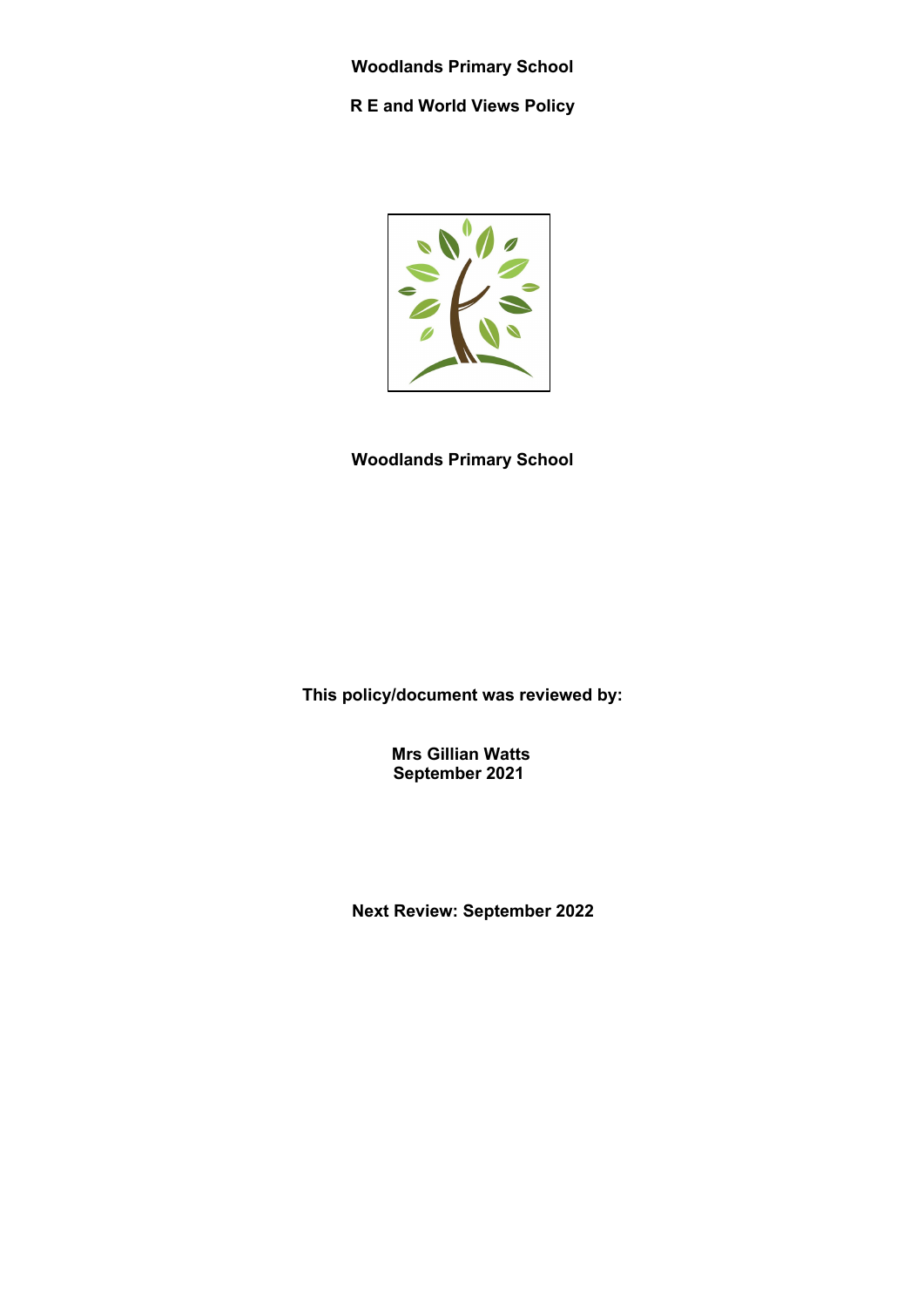## **Aims/Objectives:**

We see Religious Education and World Views as a fundamental part of the curriculum making a distinct contribution to pupil's learning. Through our teaching of Religious Education and World Views, we aim to ensure that all pupils have opportunities to:

- Learn essential knowledge of other religions and world views
- Develop skills and attitudes of critical thinking and empathy
- Reflect on and develop their own personal world view
- Reflect on, express, and justify their own opinions in light of their learning about and from religion and their study of religious, philosophical, moral and spiritual questions
- Develop their own values and attitudes in order to recognise their rights and responsibilities in light of their learning about and from religions and beliefs
- Relate their learning to the wider world, gaining a sense of personal autonomy in preparation for adult life
- Develop skills that are useful in a wide range of careers in adult life generally, especially skills of critical enquiry, creative problem solving, and communication in a variety of media
- Explore issues within and between faiths to help them understand and respect different religions beliefs, values, and traditions, and understand the influence of these on individuals, societies, communities, and cultures

# **Promoting spiritual, moral, social & cultural development & British values through RE**

Religious Education provides opportunities to promote *spiritual development* through:

- **•** Finding meaning and purpose when looking at the world; discussing and reflecting on key questions of meaning and truth such as the origins of the universe, life after death, good and evil, beliefs about God and values such as justice, honesty, and truth.
- **•** Puzzling over 'ultimate questions of the meaning of life' e.g., life and death.
- **•** Considering how religions and other world views perceive the value of human beings, and their relationships with one another, with the natural world and with God.
- **•** Valuing relationships and developing a sense of belonging and self-awareness.
- **•** developing their own views and ideas on religious and spiritual issues.
- **•** Learning about and reflecting on important concepts, experiences and beliefs that are at the heart of religious and world views.
- **•** Considering how beliefs and concepts in religion may be expressed through the creative and expressive arts.
- **•** Reflecting on personal beliefs and values which form a perspective of life with respect to different religions and world views.

Religious Education provides opportunities to promote *moral development* through:

- Enhancing the values identified within the National Curriculum, particularly valuing diversity and engaging in issues of truth, justice, and trust.
- Exploring the influence of family, friends, and media on moral choices and how society is influenced by beliefs, teachings, sacred texts and guidance from religious leaders and world views.
- Considering what is of ultimate value to pupils and believers through studying the key beliefs and teachings from religion and philosophy about values and ethical codes of practice and in so doing understanding and appreciating the viewpoints of others.
- Studying a range of ethical issues, including those that focus on justice, to promote racial and religious tolerance and personal integrity and in so doing respect the civil and criminal law of **England**
- Gaining an understanding of and respect for the range of religious and world views and developing an opinion.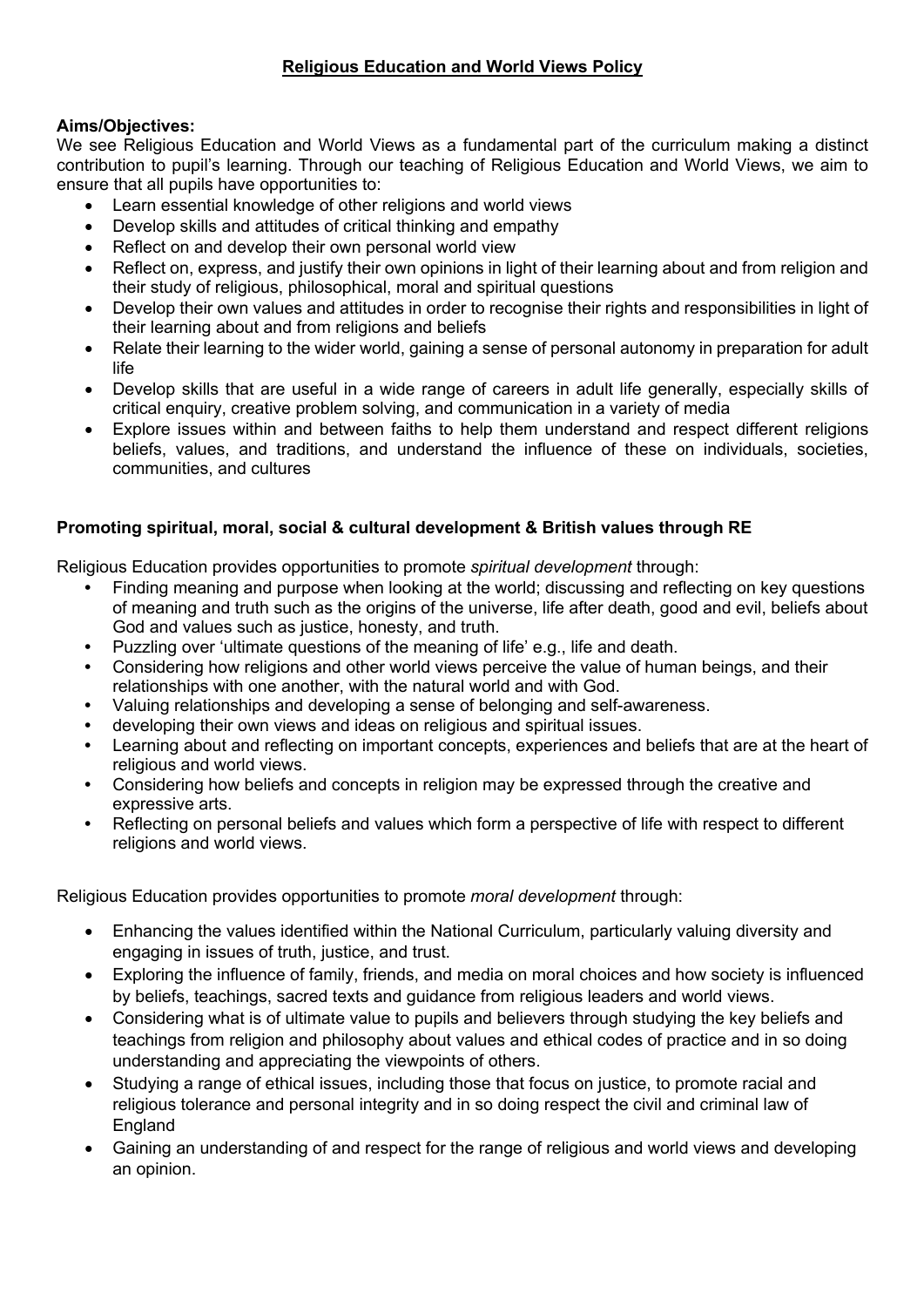Religious Education provides opportunities to promote *social development* through:

- **•** Considering how religious and other beliefs lead to particular actions and concerns.
- **•** Investigating social issues from religious perspectives, recognising the diversity of viewpoints within and between religions and other world views as well as the common ground between them.
- **•** Developing the skills and personal qualities necessary for living and working together as part of a wider community, for example through discussion around key beliefs and ideas from religious and other world views.
- **•** Articulating pupils' own and others' ideas on a range of contemporary social issues.
- **•** Acceptance and engagement with the British values of democracy; rule of law; individual liberty; mutual respect and tolerance in relation to those of different faiths and beliefs.

Religious Education provides opportunities to promote *cultural development* through:

- **•** Promoting a sense of enjoyment and fascination when encountering people, literature, the creative and expressive arts, and resources from differing cultures including their own and those of others.
- **•** Considering the relationship between religion and cultures and how religions and beliefs contribute to cultural identity and practices.
- **•** Celebrating diversity by promoting racial and interfaith harmony and respect for all; combating prejudice and discrimination; contributing positively to community cohesion and promoting awareness of how interfaith cooperation can support the pursuit of the common good.

Religious Education provides opportunities to promote *British values* through:

- An acceptance that other people having different faiths or beliefs to oneself (or having none) should be accepted and respected and should not be the cause of prejudicial or discriminatory behaviour.
- Encouraging tolerance, mutual respect, and positive attitudes towards diversity.
- Exploring different religious codes for human life and comparing these with the rule of British law, e.g., how the Decalogue was the basis for British law.
- Develop an understanding of the importance of individual liberty (which is protected in law) to choose and hold a religious or non-religious world view.
- Understanding religious teachings on the rights and value of the individual and exploring the importance of fairness and democracy; the rule of law & justice.

*(Based on 'Promoting fundamental British values as part of SMSC in schools' DfE, Nov 2014, pp.5-6 and Ofsted' s definition School Inspection Handbook September 2015)*

## **RE and Prevent**

The Prevent duty within schools is to protect children from the risk of radicalisation. SMSC and British Values, along with RE, are key to every school's implementation of the Prevent duty.

RE enables children to develop an understanding of different faith's core beliefs and practices. This understanding, and the tolerance and mutual respect it engenders, is an integral part of every school's Prevent duty.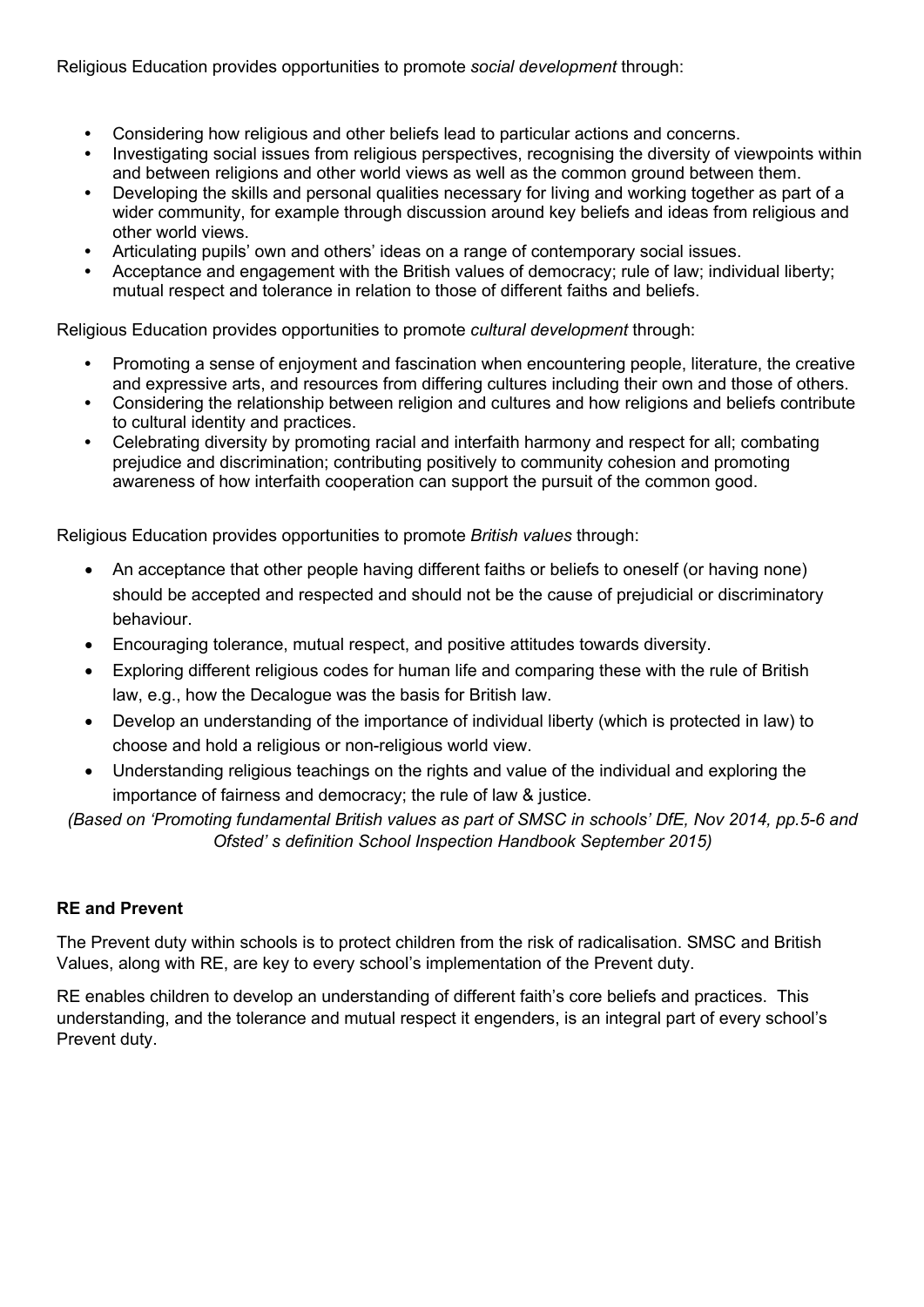### **Teaching /Teaching strategies**

The Scheme of Work has been developed using the Agreed Syllabus for Religious Education (Cheshire West and Chester) 2019.

In the Early Years, RE and World Views begins with the child and allows for opportunities to explore their personal experiences and questions which they have about the world around them. The children will encounter RE and World Views through stories, special books, special places, objects, and events.

In Key Stage 1 the children are introduced to Christianity, Judaism, and Islam.

| Year           | Autumn 1                                                    | Autumn 2                                | Spring 1                                                                 | Spring 2                                          | Summer 1                                                      | Summer 2                                                                                   |
|----------------|-------------------------------------------------------------|-----------------------------------------|--------------------------------------------------------------------------|---------------------------------------------------|---------------------------------------------------------------|--------------------------------------------------------------------------------------------|
| Group '        | <b>Does God want Christians</b><br>to look after the world? | How is light used in<br>religion?       | Was it always easy for<br>Jesus to show<br>friendship?                   | What do Jews believe<br>about God?                | How do Jews show faith through<br>practices and celebrations? | Where do Christians worship and<br>how do they show they belong to<br>the Christian faith? |
| $\overline{2}$ | Why is the Bible important<br>to Christians?                | Why did God give<br>Jesus to the world? | How and why are<br>Allah and Muhammad<br>(pbuh) important to<br>Muslims? | Is it true that Jesus came<br>back to life again? | How do Muslims express new<br>beginnings?                     | Where do people worship?                                                                   |

In Key Stage 2 the children continue their study of Christianity and focus on the religions of Islam, Judaism and Sikhism (Year 3 and 4) and Islam and Hinduism (Year 5 and 6). Stories and festivals from other religious traditions are also included.

| Year<br>Group | Autumn 1                                                        | Autumn 2                                                                                             | Spring 1                                                                                                   | Spring 2                                                                           | Summer 1                                                              | Summer 2                                                       |
|---------------|-----------------------------------------------------------------|------------------------------------------------------------------------------------------------------|------------------------------------------------------------------------------------------------------------|------------------------------------------------------------------------------------|-----------------------------------------------------------------------|----------------------------------------------------------------|
| 3             | How do Muslims worship?                                         | <b>Has Christmas lost its</b><br>true meaning?                                                       | <b>Could Jesus really</b><br>heal people? Were<br>these miracles or is<br>there some other<br>explanation? | What is 'good' about Good<br>Friday?                                               | What is Humanism?                                                     | Do people need to go to church to<br>show they are Christians? |
| 4             | Does joining the Khalsa<br>make a person a better<br>Sikh?      | What is the most<br>significant part of the<br><b>Nativity story for</b><br><b>Christians today?</b> | Where do Jews<br>worship?                                                                                  | Is forgiveness always<br>possible?                                                 | How important is sharing to<br>Sikhs?                                 | Enquiry Question: What is the<br>Baha'i faith?                 |
| 5             | <b>How do Hindus worship?</b>                                   | Is the Christmas story<br>true?                                                                      | <b>How do Hindus view</b><br>God and how are key<br>festivals celebrated?                                  | Did God intend Jesus to be<br>crucified and if so was<br>Jesus aware of this?      | What is the best way for a<br>Christian to show commitment to<br>God? | Forgiveness                                                    |
| 6             | Why do Muslims call<br>Muhammad (pbuh) the<br>messenger of God? | How significant is it<br>that Mary was Jesus'<br>mother?                                             | What is the Qur'an<br>and how does it<br>influence a Muslims<br>actions?                                   | Is Christianity still a strong<br>religion 2000 years after<br>Jesus was on Earth? | Is a Church just a building?                                          | What is Eternity?                                              |

Each Year group also has a 'Free Choice Unit' to further develop the understanding of a religion(s) or world view through a given theme.

The Scheme of work meets the requirements of the locally agreed syllabus and is aligned to the non-statutory guidance (Research Review Series: religious education May 2021, RE: in English Schools: Non-statutory guidance 2010, RE: realising the potential Ofsted 2013, A Curriculum Framework for RE in England, REC 2013.)

## **Assessment/Record Keeping/Monitoring and Evaluation**

Assessment at Woodlands is based on the 'Progression in Skills' document and is inputted termly onto Insight (online assessment tracker) by class teachers and HLTA's.

Ongoing assessment may take the form of observation, evaluating the lesson and looking at children's work. Constructive comments will be given to the children either verbally or in writing.

Reporting within the school takes the form of parent's evenings and yearly reviews in the form of a school report at the end of an academic year.